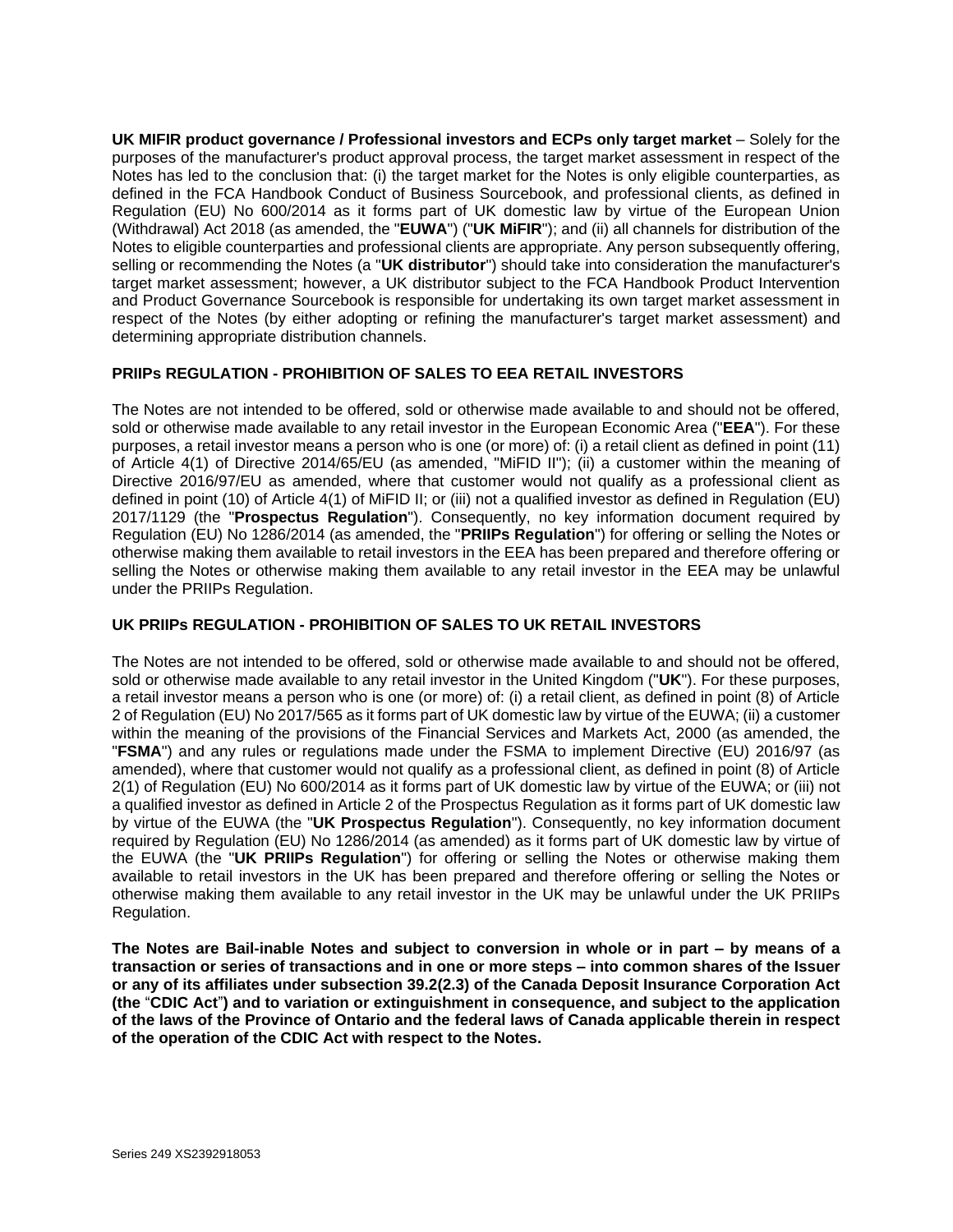#### **Final Terms dated 8 October 2021**

#### **Canadian Imperial Bank of Commerce Branch of Account: Main Branch, Toronto Legal Entity Identifier: 2IGI19DL77OX0HC3ZE78 Issue of US\$100,000,000 Callable Fixed to Floating Rate Senior Notes due 13 October 2027 under a US\$20,000,000,000 Note Issuance Programme**

## **PART A – CONTRACTUAL TERMS**

Terms used herein shall be deemed to be defined as such for the purposes of the terms and conditions (the "**Conditions**") set forth in the Prospectus dated 25 June 2021 and the supplement to the Prospectus dated 27 August 2021 which together constitute a base prospectus (the "**Prospectus**") for the purposes of the Prospectus Regulation. This document constitutes the Final Terms of the Notes described herein for the purposes of the Prospectus Regulation and must be read in conjunction with such Prospectus as so supplemented. Full information on the Issuer and the offer of the Notes is only available on the basis of the combination of these Final Terms and the Prospectus as so supplemented. The Prospectus and the supplement to the Prospectus are available for viewing during normal business hours at and copies may be obtained from the registered office of the Issuer at 199 Bay St., Toronto, Canada M5L 1A2, and at the office of the Fiscal Agent, Deutsche Bank AG, London Branch at Winchester House, 1 Great Winchester Street, London EC2N 2DB and may also be viewed on the website of the Luxembourg Stock Exchange at [www.bourse.lu](http://www.bourse.lu/) under the name of the Issuer.

| 1. | (i)                                      | Series Number:                                                               | 249                                                                                                                                                                                                 |
|----|------------------------------------------|------------------------------------------------------------------------------|-----------------------------------------------------------------------------------------------------------------------------------------------------------------------------------------------------|
|    | (ii)                                     | Tranche Number:                                                              | 1                                                                                                                                                                                                   |
|    | (iii)                                    | Date on which the Notes will be<br>consolidated and form a single<br>Series: | Not Applicable                                                                                                                                                                                      |
| 2. | <b>Specified Currency or Currencies:</b> |                                                                              | United States dollars ("US\$")                                                                                                                                                                      |
| 3. | Aggregate Nominal Amount of Notes:       |                                                                              | US\$100,000,000                                                                                                                                                                                     |
| 4. | <b>Issue Price:</b>                      |                                                                              | 100.00 per cent. of the Aggregate Nominal Amount                                                                                                                                                    |
| 5. | (i)                                      | <b>Specified Denominations:</b>                                              | US\$1,000,000 and integral multiples of US\$1,000 in<br>excess thereof up to and including US\$1,999,000.<br>No Notes in definitive form will be issued with a<br>denomination above US\$1,999,000. |
|    | (ii)                                     | <b>Calculation Amount:</b>                                                   | US\$1,000                                                                                                                                                                                           |
| 6. | (i)                                      | <b>Issue Date:</b>                                                           | 13 October 2021                                                                                                                                                                                     |
|    | (ii)                                     | Interest Commencement Date:                                                  | <b>Issue Date</b>                                                                                                                                                                                   |
|    | (iii)                                    | <b>CNY Issue Trade Date:</b>                                                 | Not Applicable                                                                                                                                                                                      |
| 7. |                                          | <b>Maturity Date:</b>                                                        | The Interest Payment Date falling in or nearest to<br>October 2027                                                                                                                                  |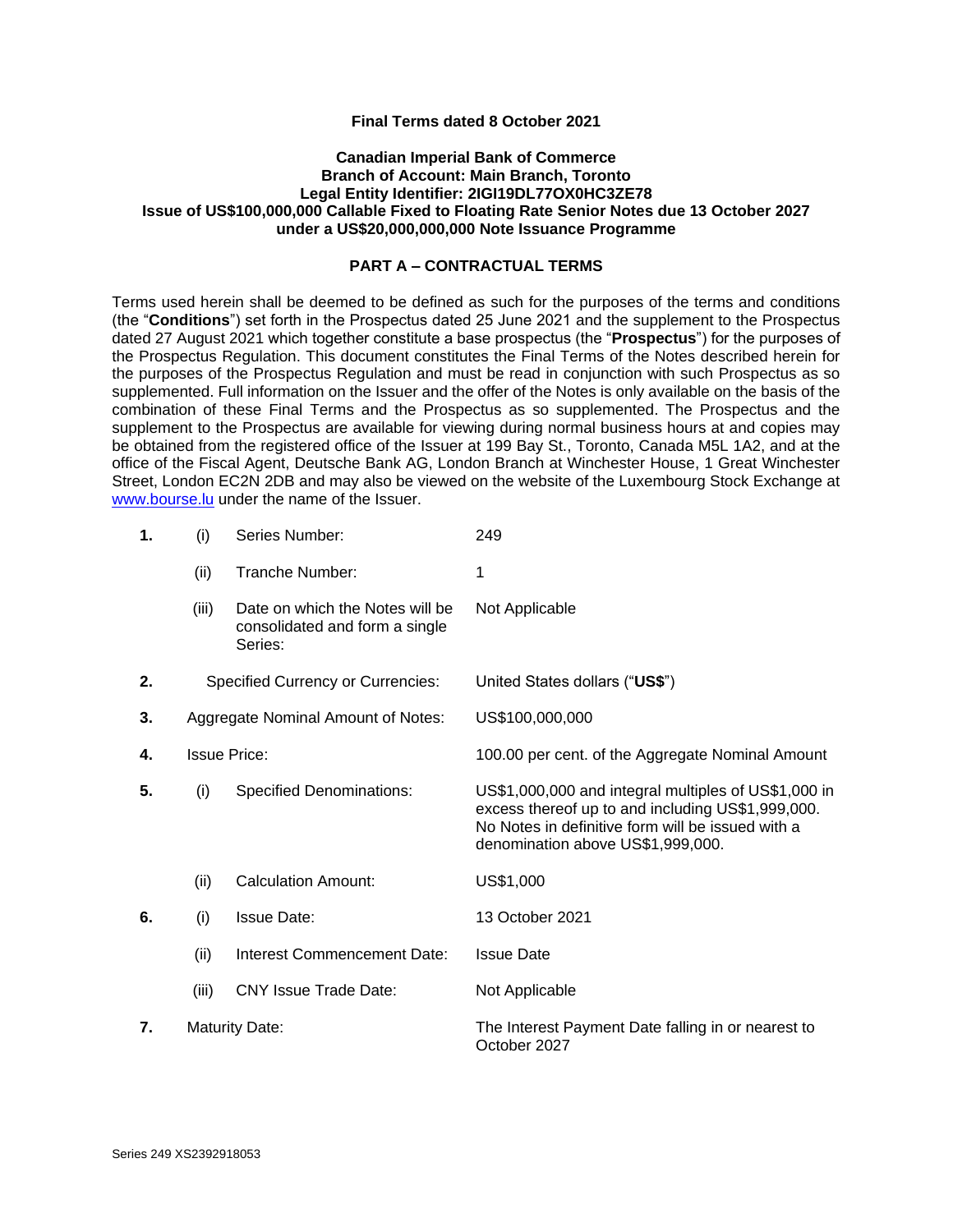| 8.  | Interest Basis:                                        | 1.629 per cent. Fixed Rate from (and including) the<br>Interest Commencement Date to (but excluding) 13<br>October 2026 (the "Fixed Rate Period") (see<br>paragraph 15 below)            |
|-----|--------------------------------------------------------|------------------------------------------------------------------------------------------------------------------------------------------------------------------------------------------|
|     |                                                        | Compounded SOFR + 0.723 per cent. Floating Rate<br>from, and including, 13 October 2026 to, but<br>excluding, the Maturity Date (the "Floating Rate<br>Period") (see paragraph 16 below) |
| 9.  | Redemption/Payment Basis:                              | Subject to any purchase and cancellation or early<br>redemption, the Notes will be redeemed on the<br>Maturity Date at 100 per cent. of their nominal<br>amount                          |
| 10. | Change of Interest Basis:                              | Applicable. For Fixed Rate Period paragraph 15<br>applies and for Floating Rate Period paragraph 16<br>applies                                                                           |
| 11. | Put/Call Options:                                      | Call Option                                                                                                                                                                              |
| 12. | Status of the Notes:                                   | <b>Senior Notes</b>                                                                                                                                                                      |
| 13. | Date Board approval for issuance of<br>Notes obtained: | Not Applicable                                                                                                                                                                           |
| 14. | <b>Bail-inable Notes:</b>                              | Yes                                                                                                                                                                                      |

# **PROVISIONS RELATING TO INTEREST (IF ANY) PAYABLE**

| 15. |       | <b>Fixed Rate Note Provisions:</b> | Applicable in respect of the Fixed Rate Period                                                                                                                    |
|-----|-------|------------------------------------|-------------------------------------------------------------------------------------------------------------------------------------------------------------------|
|     | (i)   | Rate of Interest:                  | 1.629 per cent. per annum payable semi-annually in<br>arrear on each Interest Payment Date referred to in<br>item 15(ii) below                                    |
|     | (ii)  | Interest Payment Dates:            | 13 April and 13 October in each year, commencing<br>on 13 April 2022, up to but excluding 13 October<br>2026                                                      |
|     |       |                                    | The Interest Payment Dates will be adjusted for<br>payment purposes only in accordance with the<br>Business Day Convention set out at paragraph<br>15(vii) below. |
|     | (iii) | <b>Fixed Coupon Amount:</b>        | US\$8.145 per Calculation Amount                                                                                                                                  |
|     | (iv)  | <b>Broken Amount:</b>              | Not Applicable                                                                                                                                                    |
|     | (v)   | Day Count Fraction:                | 30/360                                                                                                                                                            |
|     | (vi)  | <b>Determination Dates:</b>        | Not Applicable                                                                                                                                                    |
|     | (vii) | <b>Business Day Convention:</b>    | <b>Following Business Day Convention</b>                                                                                                                          |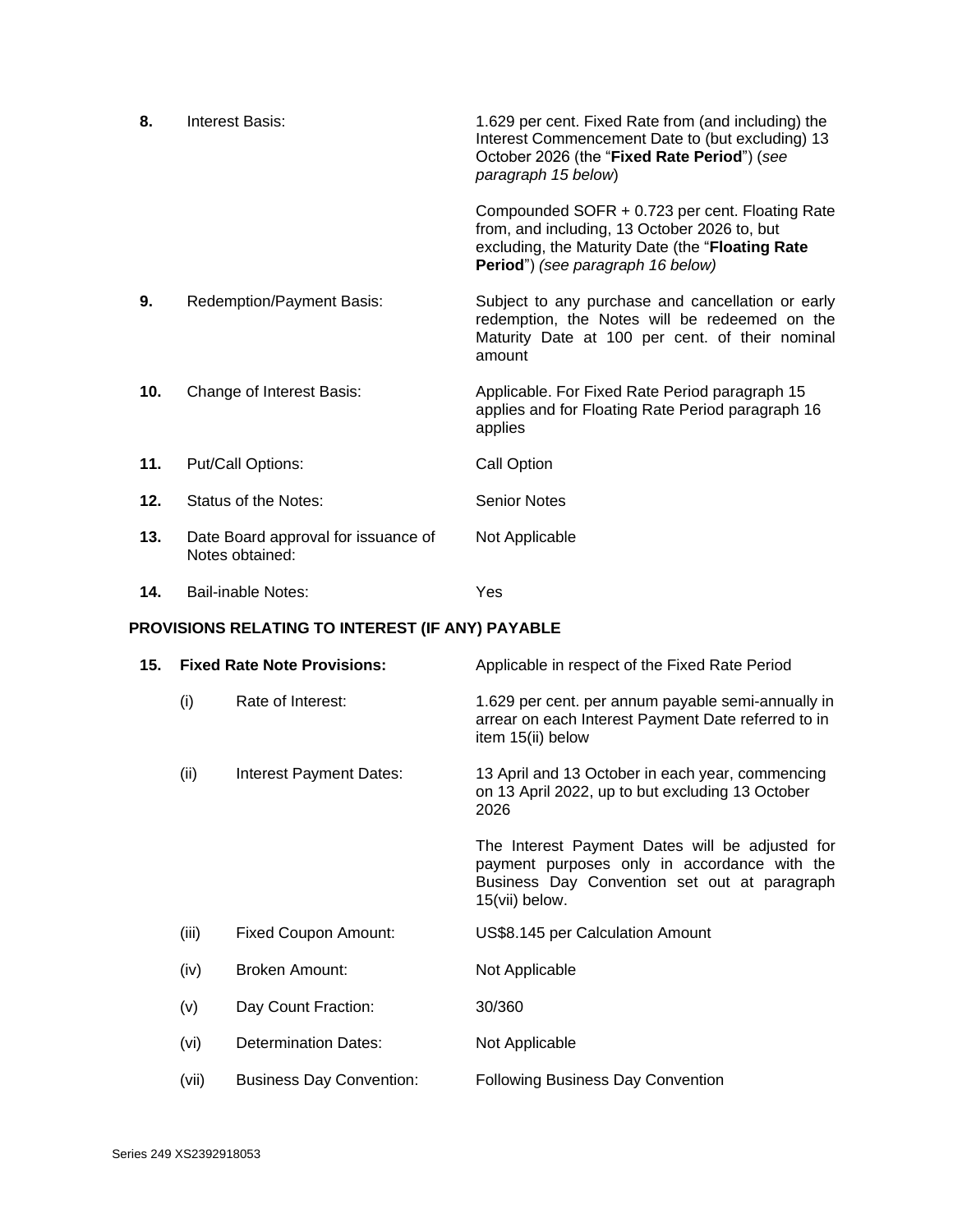| 16. |        | <b>Floating Rate Note Provisions:</b>                                                                       | Applicable in respect of the Floating Rate Period                                                                                                                                 |
|-----|--------|-------------------------------------------------------------------------------------------------------------|-----------------------------------------------------------------------------------------------------------------------------------------------------------------------------------|
|     | (i)    | Interest Payment Dates:                                                                                     | 13 January 2027, 13 April 2027, 13 July 2027 and 13<br>October 2027, subject to adjustment in accordance<br>with the Business Day Convention set out in<br>paragraph 16(vi) below |
|     | (ii)   | Interest Period Dates:                                                                                      | Not Applicable                                                                                                                                                                    |
|     | (iii)  | Interest Accrual Period:                                                                                    | Not Applicable                                                                                                                                                                    |
|     | (iv)   | <b>Interest Accrual Period End</b><br>Dates:                                                                | Not Applicable                                                                                                                                                                    |
|     | (vi)   | <b>Business Day Convention:</b>                                                                             | Modified Following Business Day Convention                                                                                                                                        |
|     | (vii)  | <b>Business Centres:</b>                                                                                    | London, Toronto, Tokyo, New York                                                                                                                                                  |
|     | (viii) | Manner in which the Rate of<br>Interest is/are to be determined:                                            | <b>Screen Rate Determination</b>                                                                                                                                                  |
|     | (ix)   | Party responsible for calculating<br>the Rate of Interest and Interest<br>Amount (if not the Fiscal Agent): | <b>Calculation Agent</b>                                                                                                                                                          |
|     | (x)    | Screen Rate Determination:                                                                                  | Applicable                                                                                                                                                                        |
|     |        | Reference Rate:                                                                                             | Compounded SOFR with Observation Period Shift                                                                                                                                     |
|     |        | - Relevant Screen Page:                                                                                     | Not Applicable                                                                                                                                                                    |
|     |        | <b>Interest Determination Date:</b>                                                                         | 2 U.S. Government Securities Business Days prior<br>to each Interest Payment Date                                                                                                 |
|     |        | Index Determination:                                                                                        | Not Applicable                                                                                                                                                                    |
|     |        | <b>Observation Look-Back</b><br>Period:                                                                     | Not Applicable                                                                                                                                                                    |
|     |        | <b>Observation Period:</b>                                                                                  | 2 U.S. Government Securities Business Days                                                                                                                                        |
|     |        | <b>Observation Method:</b>                                                                                  | Not Applicable                                                                                                                                                                    |
|     |        | Lookback Number of U.S.<br><b>Government Securities</b><br><b>Business Days:</b>                            | Not Applicable                                                                                                                                                                    |
|     |        | - Rate Cut-Off Date:                                                                                        | Not Applicable                                                                                                                                                                    |
|     |        | <b>Suspension Period:</b>                                                                                   | Not Applicable                                                                                                                                                                    |
|     |        | Fallback Screen Page:                                                                                       | Not Applicable                                                                                                                                                                    |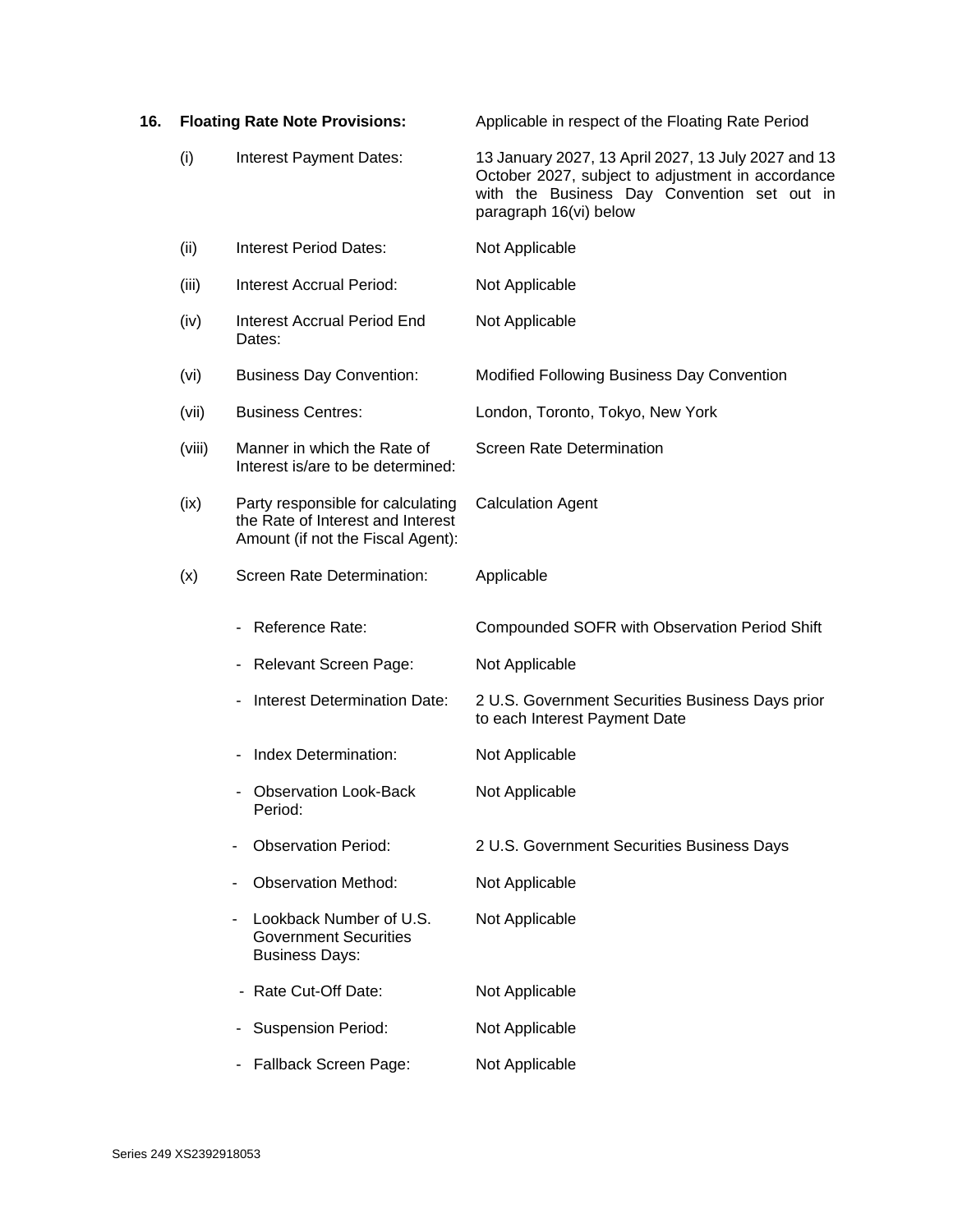|     |                   | <b>Relevant Financial Centre:</b>                                                   | New York                                                                                                                                                                                   |
|-----|-------------------|-------------------------------------------------------------------------------------|--------------------------------------------------------------------------------------------------------------------------------------------------------------------------------------------|
|     |                   | <b>Relevant Time:</b><br>-                                                          | Not Applicable                                                                                                                                                                             |
|     | (x <sub>i</sub> ) | ISDA Determination:                                                                 | Not Applicable                                                                                                                                                                             |
|     | (xii)             | Linear Interpolation                                                                | Not Applicable                                                                                                                                                                             |
|     | (xiii)            | Margin(s):                                                                          | + 0.723 per cent. per annum                                                                                                                                                                |
|     | (xiv)             | Interest Amount(s):                                                                 | Calculated in accordance with Condition 4(f),<br>provided however that interest shall be calculated<br>using the outstanding Nominal Amount of Notes<br>rather than the Calculation Amount |
|     | (xv)              | Minimum Rate of Interest:                                                           | Zero per cent. per annum                                                                                                                                                                   |
|     | (xvi)             | Maximum Rate of Interest:                                                           | 60.0 per cent. per annum                                                                                                                                                                   |
|     | (xvii)            | Day Count Fraction:                                                                 | Actual/360                                                                                                                                                                                 |
|     | (xix)             | Benchmark Discontinuation -<br>Independent Adviser                                  | Not Applicable                                                                                                                                                                             |
|     | (xx)              | Benchmark Discontinuation -<br><b>Compounded SOFR</b>                               | Applicable                                                                                                                                                                                 |
| 17. |                   | <b>Zero Coupon Note Provisions:</b>                                                 | Not Applicable                                                                                                                                                                             |
|     |                   | PROVISIONS RELATING TO REDEMPTION OR CONVERSION                                     |                                                                                                                                                                                            |
|     | 18. Call Option:  |                                                                                     | Applicable                                                                                                                                                                                 |
|     | (i)               | <b>Optional Redemption Date:</b>                                                    | 13 October 2026                                                                                                                                                                            |
|     | (ii)              | Optional Redemption Amount of<br>each Note:                                         | US\$1,000 per Calculation Amount                                                                                                                                                           |
|     |                   |                                                                                     |                                                                                                                                                                                            |
|     | (iii)             | If redeemable in part:                                                              | Not Applicable                                                                                                                                                                             |
|     | (iv)              | Notice period:                                                                      | Not less than 10 nor more than 30 days' prior notice                                                                                                                                       |
|     | 19. Put Option:   |                                                                                     | Not Applicable                                                                                                                                                                             |
|     |                   | 20. Bail-inable Notes - TLAC Disqualification<br>Event Call Option:                 | Not Applicable                                                                                                                                                                             |
|     |                   | 21. Early Redemption on Occurrence of<br><b>Special Event (Subordinated Notes):</b> | Not Applicable                                                                                                                                                                             |
|     | Note:             | 22. Final Redemption Amount of each                                                 | US\$1,000 per Calculation Amount                                                                                                                                                           |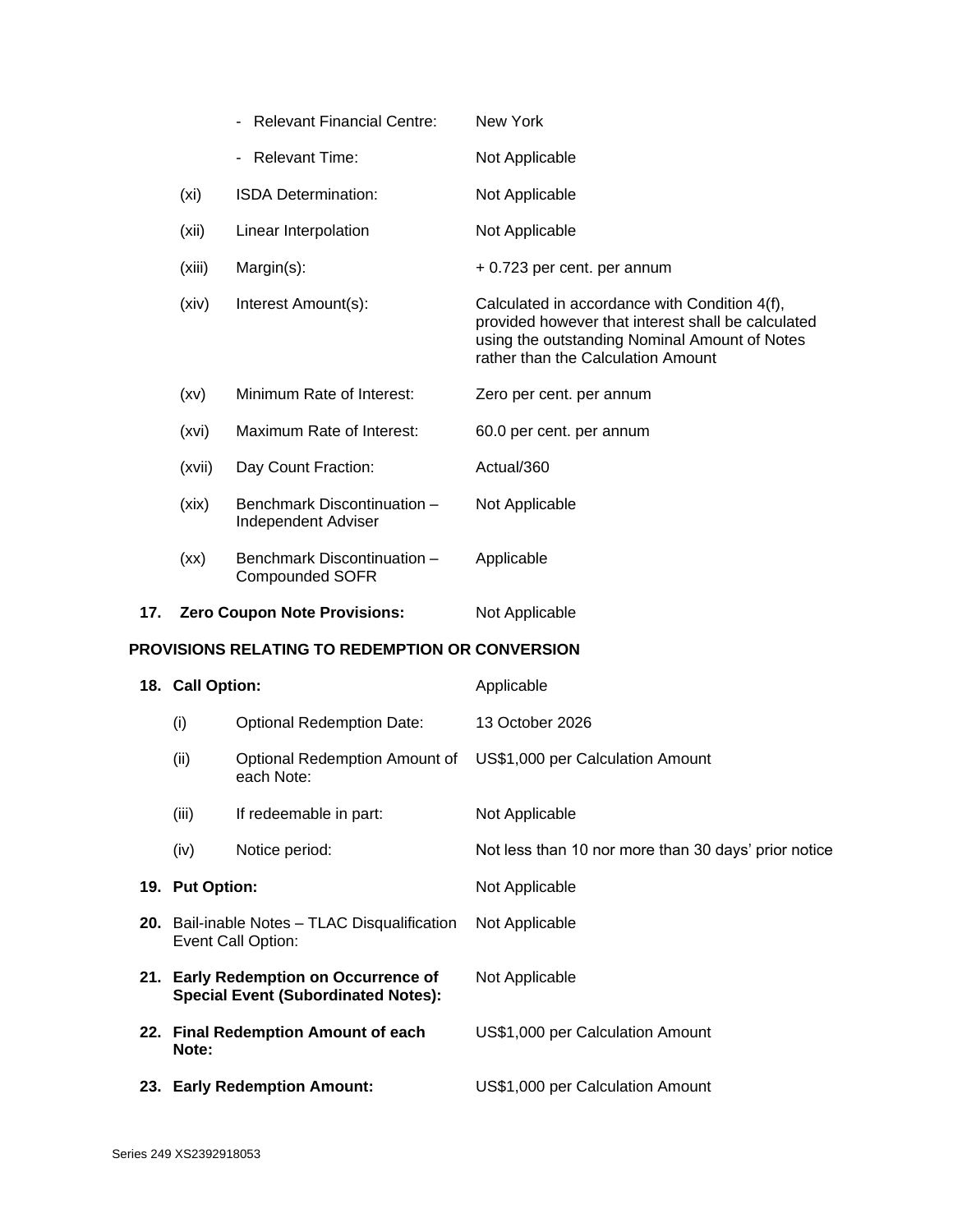| 24. Provisions relating to Automatic |
|--------------------------------------|
| <b>Conversion:</b>                   |

Not Applicable: the Notes are not Subordinated Notes

## **GENERAL PROVISIONS APPLICABLE TO THE NOTES**

| 25. Form of Notes:                                                                | <b>Bearer Notes:</b>                                                                                                                                                                              |
|-----------------------------------------------------------------------------------|---------------------------------------------------------------------------------------------------------------------------------------------------------------------------------------------------|
|                                                                                   | Temporary Global Note exchangeable for a<br>permanent Global Note which is exchangeable for<br>Definitive Notes in the limited circumstances<br>specified in the permanent Global Note            |
| <b>26.</b> New Global Note:                                                       | Yes                                                                                                                                                                                               |
| 27. Financial Centre(s) or other special<br>provisions relating to payment dates: | London, New York, Tokyo, Toronto                                                                                                                                                                  |
| 28. Talons for future Coupons to be attached<br>to Definitive Notes:              | No.                                                                                                                                                                                               |
| 29. Governing Law and Jurisdiction:                                               | Ontario Law. Each Holder or beneficial owner of<br>any Bail-inable Notes attorns to the jurisdiction of<br>the courts in the Province of Ontario with respect to<br>the operation of the CDIC Act |
| <b>PROVISIONS RELATING TO RMB</b><br><b>DENOMINATED NOTES:</b>                    | Not Applicable                                                                                                                                                                                    |

Signed on behalf of the Issuer:

By: ............................................ Duly authorized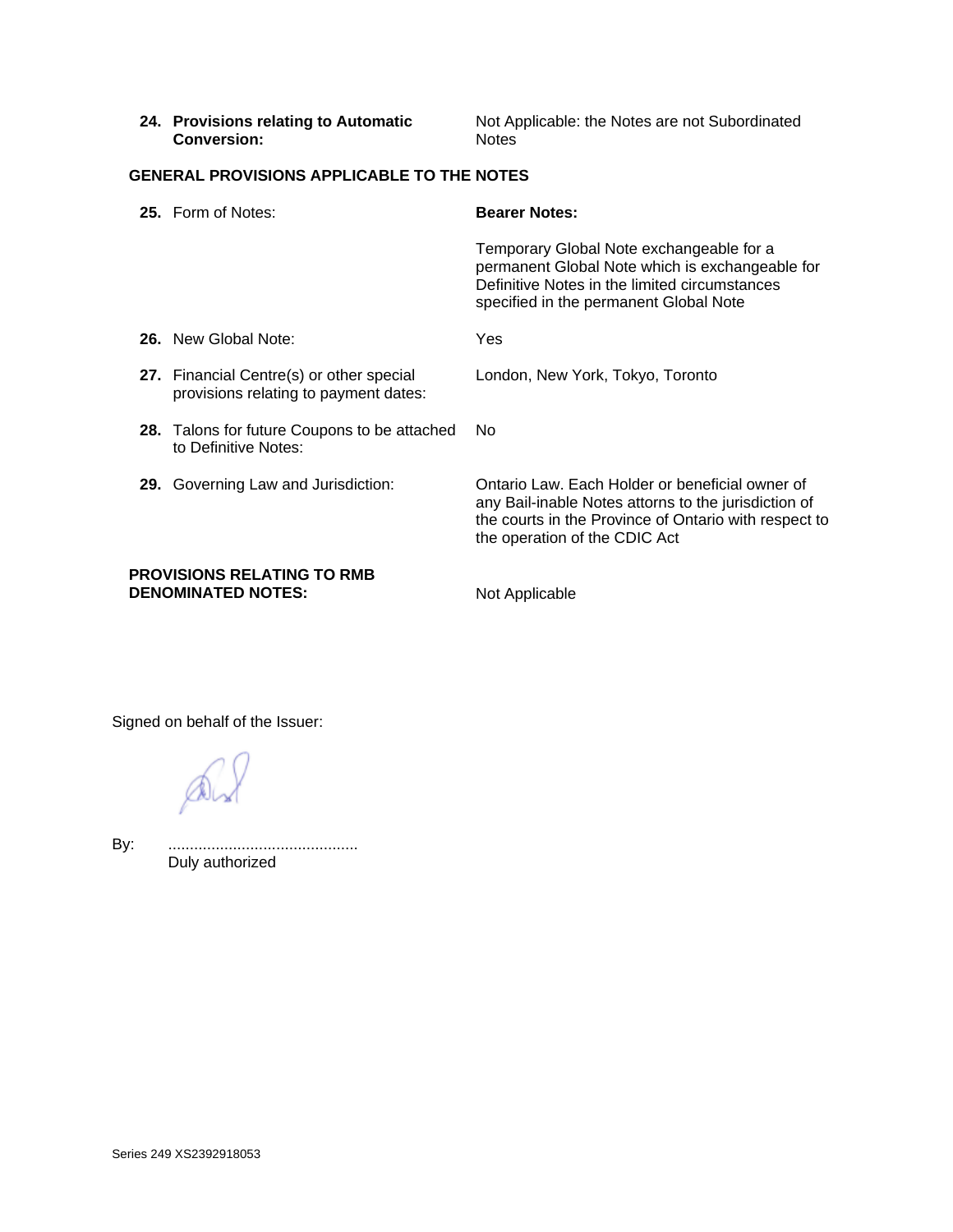#### **PART B – OTHER INFORMATION**

#### **1. LISTING AND ADMISSION TO TRADING**

Not Applicable

#### **2. RATINGS**

Ratings: The Notes to be issued have been rated:

S & P USA: BBB+

Moody's USA: A2

Fitch: AA-

## **3. INTERESTS OF NATURAL AND LEGAL PERSONS INVOLVED IN THE ISSUE/OFFER**

Save for any fees payable to the Dealer, so far as the Issuer is aware, no person involved in the issue of the Notes has an interest material to the offer. The Dealer and its affiliates have engaged, and may in the future engage, in investment banking and/or commercial banking transactions with, and may perform other services for, the Issuer in the ordinary course.

## **4. USE OF PROCEEDS AND ESTIMATED NET PROCEEDS**

| Use of proceeds: | As set out in the Prospectus |
|------------------|------------------------------|
|------------------|------------------------------|

Estimated net proceeds: US\$99,900,000

## **5. OPERATIONAL INFORMATION**

- (i) ISIN Code: XS2392918053
- (ii) Common Code: 239291805
- (iii) CFI: As set out on the website of the Association of National Numbering Agencies (ANNA) or alternatively sourced from the responsible National Numbering Agency that assigned the ISIN
- (iv) FISN: As set out on the website of the Association of National Numbering Agencies (ANNA) or alternatively sourced from the responsible National Numbering Agency that assigned the ISIN

Not Applicable

- (v) Any clearing system(s) other than Euroclear Bank SA/NV and Clearstream Banking S.A./ The Depository Trust Company and the relevant identification number(s):
- (vi) Delivery: Delivery against payment